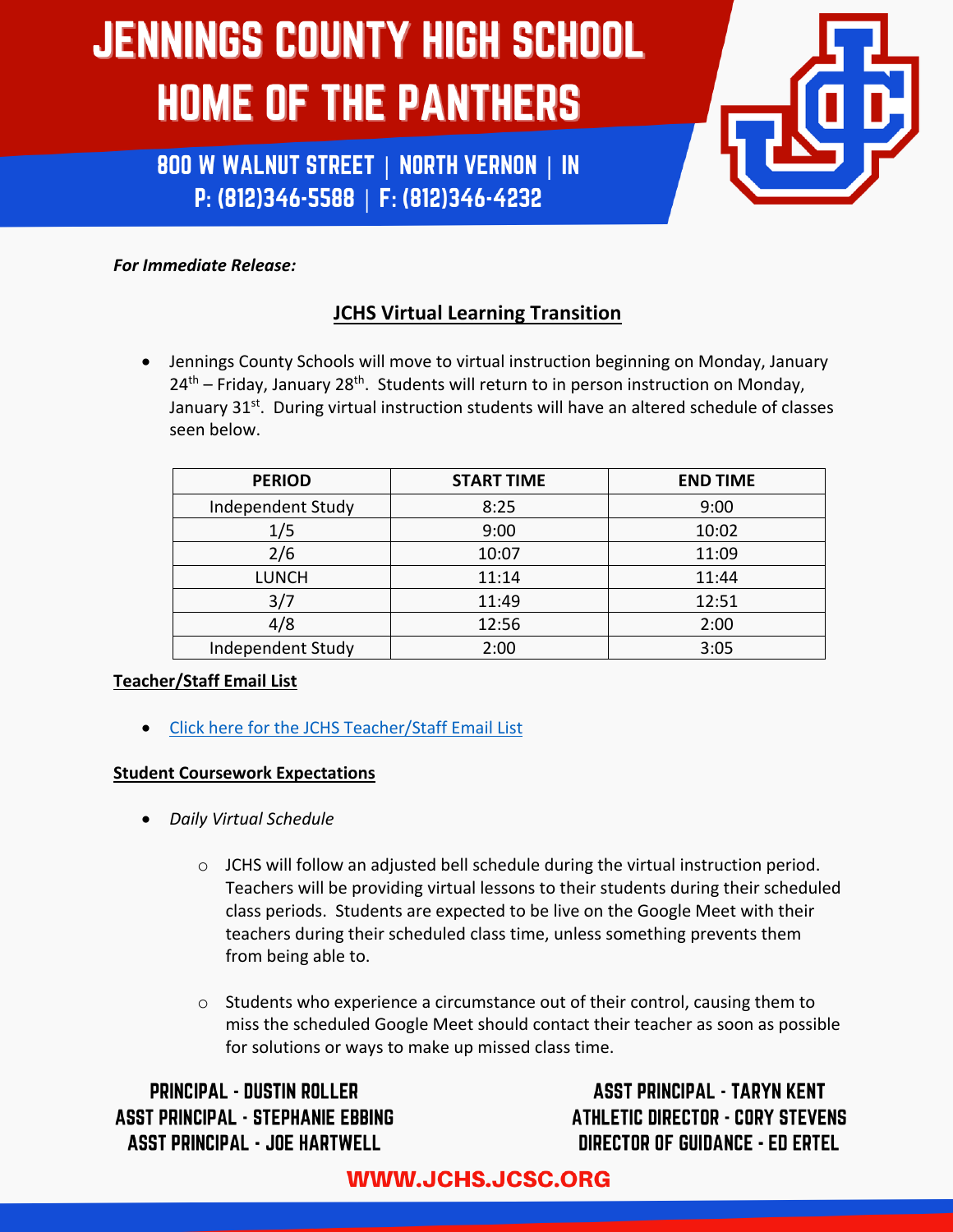

800 W WALNUT STREET | NORTH VERNON | IN P: (812)346-5588 | F: (812)346-4232

- o Teachers will be planning for 30 minutes of live instruction via Google Meet each period. Teachers will be available to students following the Google Meet for questions on assignments or additional support via email, Google Meet, or phone calls.
- *Assignment Expectations*
	- $\circ$  Course Assignments will follow the same expectations that were followed during traditional instruction. Students should follow teacher due dates and the teacher's late policy will be implemented as it would be in the traditional setting.
- *Quizzes/Tests/Assessments*
	- o Students will be expected to take assessments during their class period with their assigned teacher during that day unless the teacher utilizes a different strategy for assessments.
- *Email and Google Classroom Expectations*
	- $\circ$  Students should check their JCSC email daily for communication from teachers, administrators, and staff members. Students should also be checking Google Classroom/Canvas regularly for assignments and updated curriculum information.

#### **Technology Problem Hotline**

- Students who experience issues with Chromebooks, hotspots, or other technology related materials should contact the JCSC Tech Hotline at (812)352-1921.
- If a student needs internet access, JCSC Wi-Fi can be accessed from all school parking lots. If a JCHS student needs a hotspot during this time, please contact the JCSC Tech Hotline or JCHS Main Office at (812)346-5588

**PRINCIPAL - DUSTIN ROLLER ASST PRINCIPAL - STEPHANIE EBBING ASST PRINCIPAL - JOE HARTWELL** 

**ASST PRINCIPAL - TARYN KENT ATHLETIC DIRECTOR - CORY STEVENS DIRECTOR OF GUIDANCE - ED ERTEL**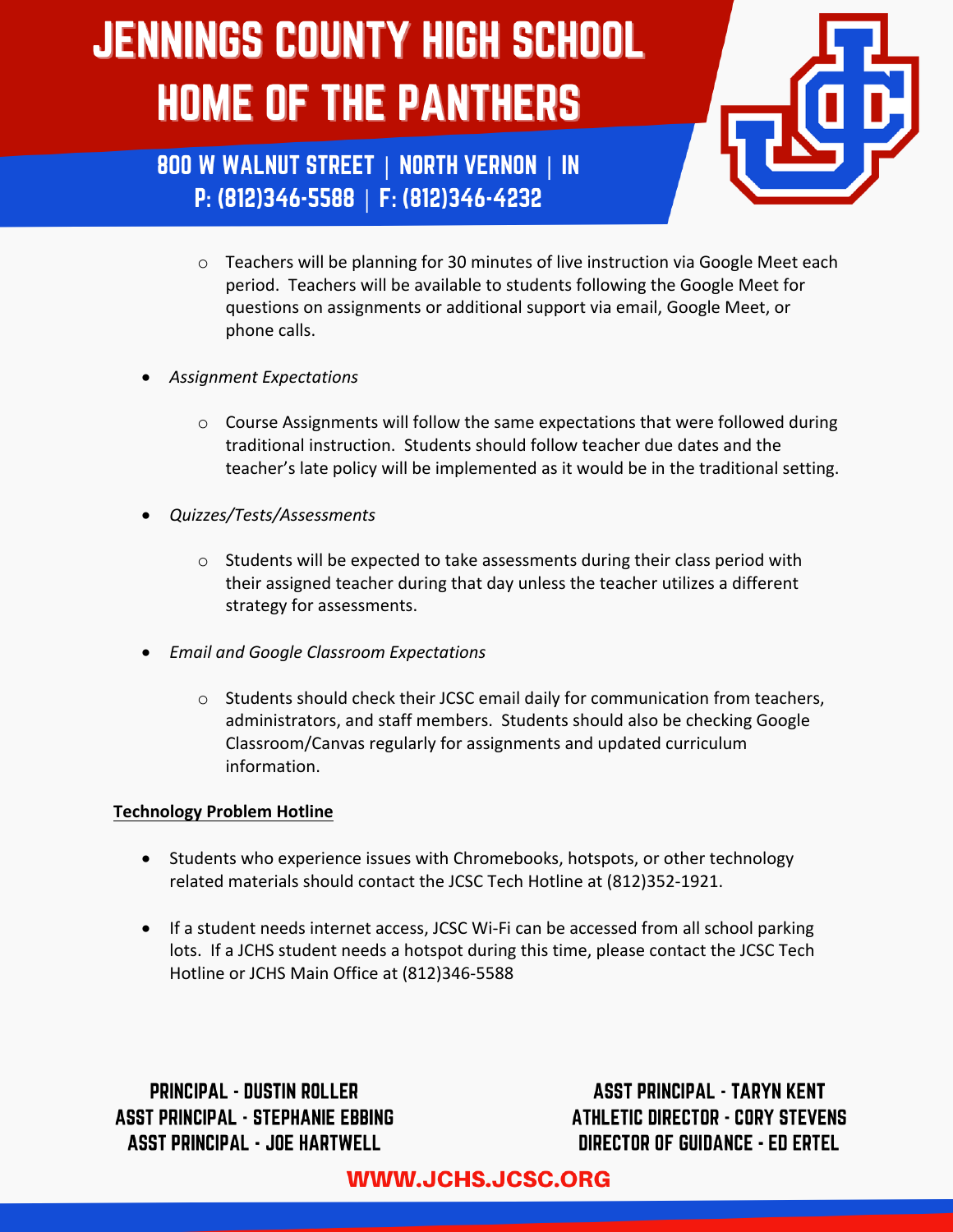800 W WALNUT STREET | NORTH VERNON | IN P: (812)346-5588 | F: (812)346-4232



### **Extra-Curricular Activities/Athletics**

- JCHS Extra-Curricular Activities and Athletics will be allowed to continue practices and contests/performances. All practices, rehearsals, performances, and contests must be outside school hours of 9 AM – 2 PM. All students participating should remember to practice social distancing guidelines and wear masks when not performing physical activity.
- Practice schedules and times will be distributed by the individual coach/sponsor after receiving approval from the JCHS Athletic Department and JCHS Administration.

#### **Student Attendance Expectations**

- *Students, Parents, and Guardians who check Skyward during virtual instruction will notice that student attendance has been marked 3-VC, this code is for Virtual Due to Covid. This code is a state code to signal students were utilizing virtual instruction.*
- *Students MUST complete 2/3 steps in order to be counted as present during virtual instruction.*
- Students may only be counted as "present" during a virtual learning day if at least 2 of the 3 following criteria are met.
	- o Check-In (Google Meet Attendance, Check-In Questions, etc.)
	- o Work-Completion
	- o Communication with Teacher (Email, Phone, Discussion Board, etc.)
- Students should be sure to be in contact with teachers if they have internet issues or are not in attendance at a Google Meet for some reason, this communication will allow them to receive a mark of present on their attendance if they have an issue.
- Attendance for virtual learning days will not be finalized and entered into Skyward for at least 4 days. This will allow students additional time to meet engagement criteria in the event of internet issues and/or other extenuating circumstances.

**PRINCIPAL - DUSTIN ROLLER ASST PRINCIPAL - STEPHANIE EBBING ASST PRINCIPAL - JOE HARTWELL** 

**ASST PRINCIPAL - TARYN KENT ATHLETIC DIRECTOR - CORY STEVENS DIRECTOR OF GUIDANCE - ED ERTEL**